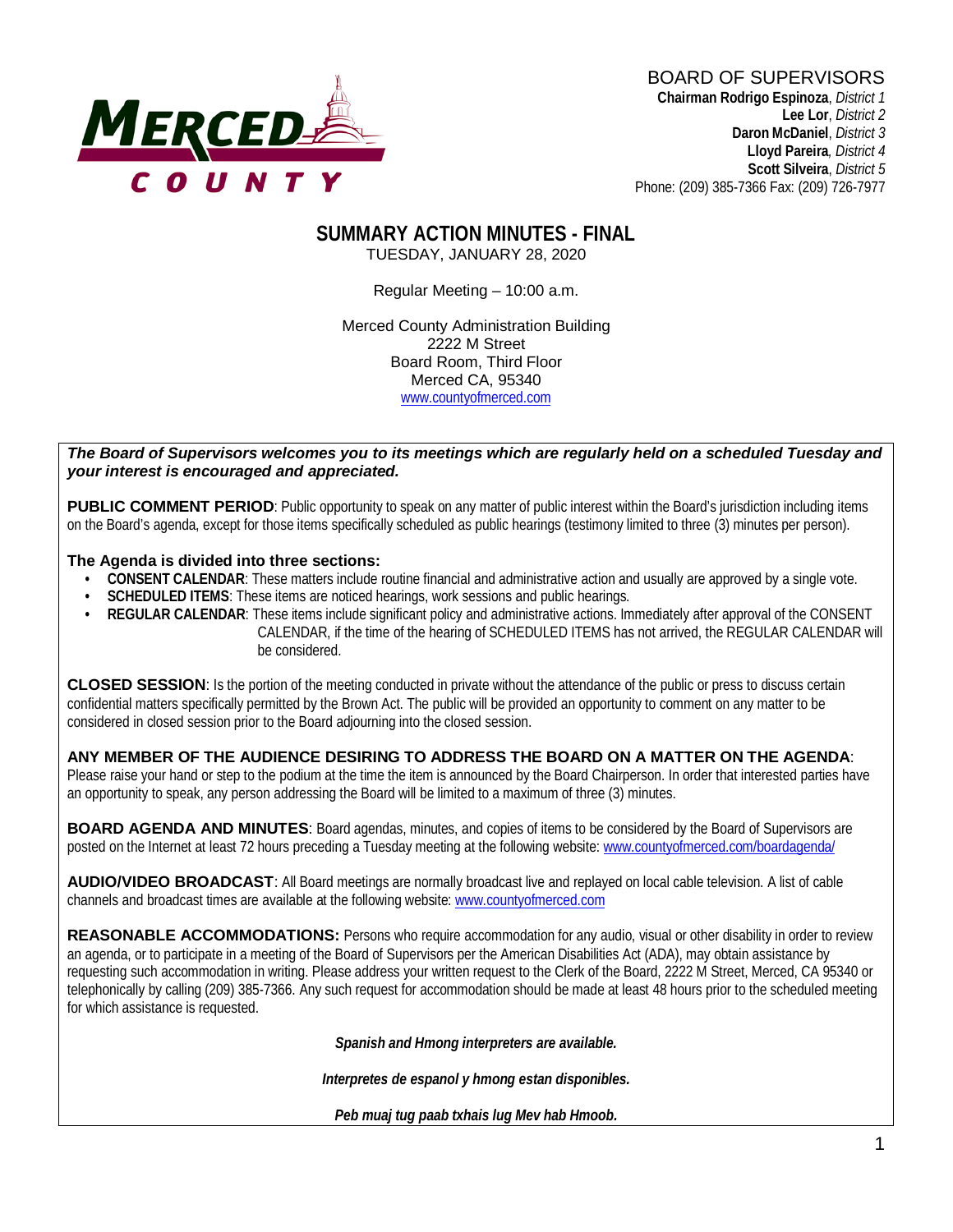#### SCHEDULED ITEMS

### **10:00 A. M. THE PUBLIC IS INVITED TO SPEAK ON ANY ITEM ON THE AGENDA-TESTIMONY IS LIMITED TO THREE MINUTES PER PERSON**

**GOVERNMENT CODE SECTION 54954.2 COMPLIANCE (LATE AGENDA ITEMS)**

**10:00 A. M. INVOCATION led by Pastor Hilario Perez/PLEDGE OF ALLEGIANCE**

**PUBLIC OPPORTUNITY TO SPEAK ON ANY MATTER OF PUBLIC INTEREST WITHIN THE BOARD'S JURISDICTION INCLUDING ITEMS ON THE BOARD'S AGENDA, EXCEPT FOR THOSE ITEMS SPECIFICALLY SCHEDULED AS PUBLIC HEARINGS (TESTIMONY LIMITED TO THREE MINUTES PER PERSON)**

**APPROVAL OF CONSENT AGENDA CALENDAR (ITEMS #1 - 13)**

**PRESENTATION:**

**WORKFORCE DEVELOPMENT BOARD ANNUAL REPORT**

*REVIEW BOARD ORDER – SEE PAGE 8*

#### **PUBLIC HEARING:**

#### **PUBLIC HEALTH - PUBLIC HEARING**

To consider the Report of Demolition and consider adding costs of demolition to the Tax Assessment Roll.

#### **RECOMMENDATION:**

1) Open the Public Hearing to consider the Report of Demolition of the structure located at 13638 Volta Road, Los Banos (APN 081-060-021);

2) Close the Public Hearing; and

3) Authorize the Auditor-Controller and Tax Collector to assess the cost of demolition for a total amount of \$30,962.21, on the Assessment Roll as a Special Assessment and a lien on the property, pursuant to the Uniform Housing Code Section 1605.3.

### *REVIEW BOARD ORDER – SEE PAGES 8 AND 9*

#### **REPORTS/BOARD DIRECTION**

County Executive Officer, County Counsel, Board of Supervisors Members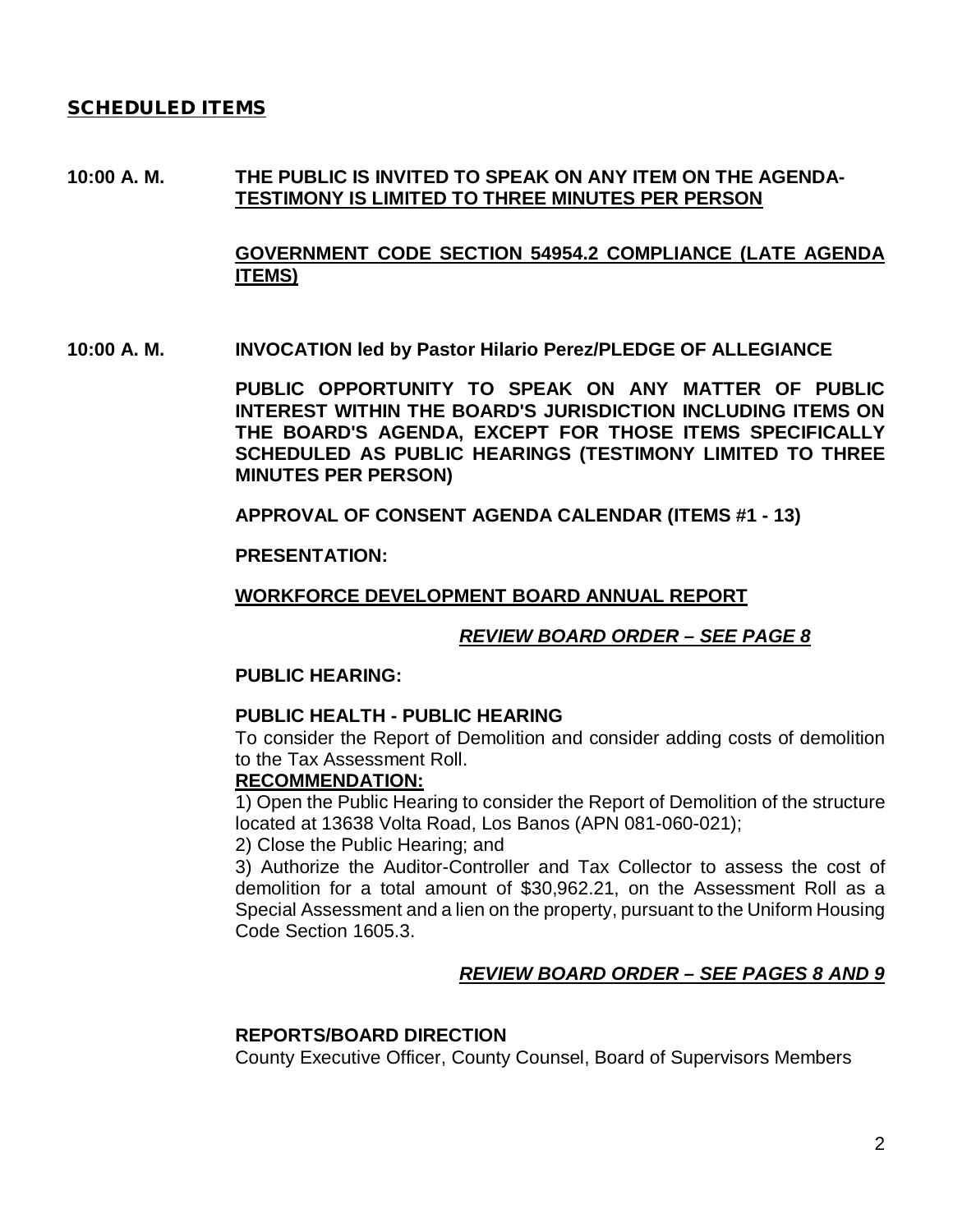### CONSENT CALENDAR (Items # 1-13) **APPROVED AS RECOMMENDED AYES: ALL**

### Public Works

- 1. Set a first reading on February 11, 2020 at 10:00 a.m. to consider the amendment of a proposed ordinance increasing the refuse service fees for County Solid Waste Franchise Areas 1 through 5, (Amends Ordinance No. 1957 and Chapter 5.90 to the Merced County Code).
- 2. Approve Budget Transfer in the amount of \$97,000 to replace wrecked patrol vehicle nos. 49509 and 53412, including replacement of the light bars. (4/5 Vote Required)

#### Human Services Agency

3. Approve and authorize the Chairman to sign Amendment Contract No. 2019258 (State Revenue Contract No. Sp-1920-31) with the California Department of Aging for Supplemental Nutrition Assistance Program Education Services; adopt Resolution and approve related budget transfer. (4/5 Vote Required)

### **ADOPTED RESOLUTION NO. 2020-06**

#### Community and Economic Development

4. Set a Public Hearing for February 25, 2020 at 10:00 a.m. to receive public testimony, consider the Planning Commission's recommendations, determine that the application does not require additional environmental review under CEQA Guidelines Section 15183 "Projects Consistent with a Community Plan or Zoning" and Section 15301 "Existing Facilities", and take action on Zone Change Application No. ZC19-005 and related Zone Change Ordinance for Mr. Randy J. Beard regarding rezoning property located at the northwest corner of Stephens Street and Locust Street within the Delhi Urban Community, from General Commercial (C-2) to Mixed-Use (MU).

#### Administrative Services

- 5. Approve and authorize the Chairman to sign Amendment Contract No. 2010124 with Tyler Technologies to incorporate a Maintenance and Support Agreement in support of the Sheriff's Public Safety software system.
- 6. Approve and authorize the Chairman to sign Amendment Contract No. 2018283 with Michael Baker International, Inc. to provide additional remediation and validation services in support of County-wide 9-1-1 operations and approve related budget transfer. (4/5 Vote Required)

#### Workforce Investment

7. Accept Modification fourteen (14) to Workforce Innovation and Opportunity Subgrant K8106644 (Amendment Contract No. 2017211) to replace exhibits with revised exhibits.

### Recorder

8. Approve and authorize the Chairman to sign Amendment Contract No. 2019088 with PFA, Inc. for the creation of electronic images of microfilm and microfiche records.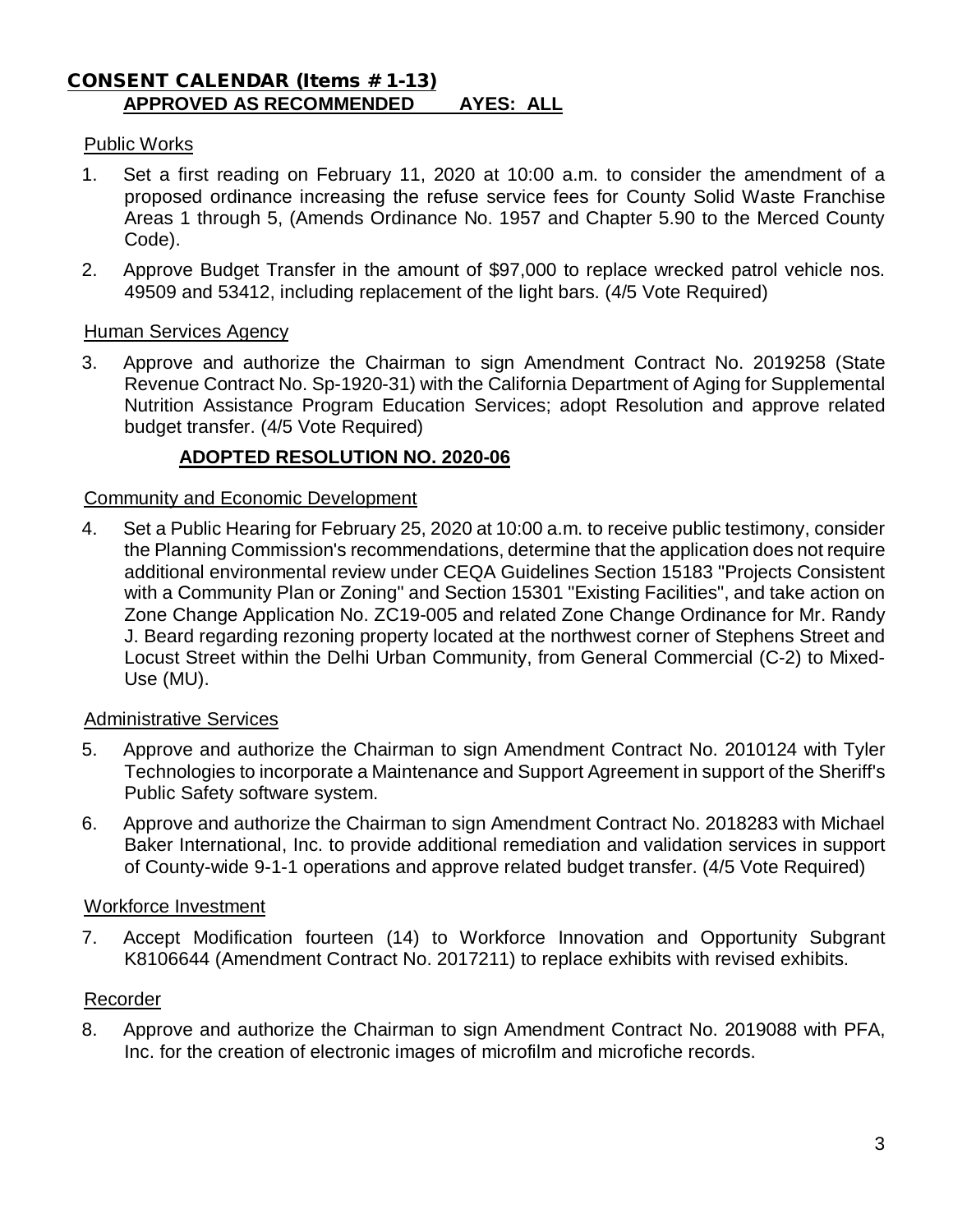### Executive Office

9. Act on Claim for Damages submitted by Desiree Mercado as recommended by Risk Management and County Counsel.

### Board Recognition

- 10. Certificate of Recognition to Golden Valley Health Centers Northview Health Center's Grand Opening and Ribbon Cutting Ceremony, presented January 16, 2020.
- 11. Certificate of Recognition for Shattuck Park Head Start's Grand Opening and Ribbon Cutting Ceremony in Delhi on January 13, 2020.
- 12. Certificates of Recognition for being selected to receive the First Annual Dr. Martin Luther King Community Service Award to: Marilyn Mochel, Jerome Rasberry Jr. and Alicia Rodriguez, presented January 20, 2020.
- 13. Certificate of Recognition to Merced County Association of Realtors for Grand Opening, presented January 21, 2020.

# REGULAR CALENDAR

### BOARD ACTION

### PUBLIC WORKS

14. Pursuant to Public Contract Code Section 22050, determine that an emergency continues to exist and there is a need to continue the repairs to the Atwater Veterans Hall roof without giving notice to bid the project. (4/5 Vote Required)

### **APPROVED AS RECOMMENDED AYES: ALL**

### BEHAVIORAL HEALTH AND RECOVERY SERVICES

15. Retroactively approve contract with City of Livingston to fund a Police Officer for the Mental Health and Police in Schools program at Livingston Middle School.

# **AUTHORIZED CONTRACT NO. 2020014 AS RECOMMENDED AYES: ALL**

16. Retroactively approve contract with Livingston Union School District to provide Prevention and Early Intervention services through the placement of County staff and provision of mental health services at Livingston schools.

### **AUTHORIZED CONTRACT NO. 2020015 AS RECOMMENDED AYES: ALL**

### HUMAN SERVICES AGENCY

17. Approve and authorize the Chairman to sign the Subvention Certificate of Compliance to apply and qualify for the fiscal year 2019-2020 subvention funds for Veteran Services.

# **APPROVED AS RECOMMENDED AYES: ALL**

18. Approve and authorize the Chairman to sign the Medi-Cal Certificate of Compliance to apply and qualify for the fiscal year 2019-2020 Medi-Cal cost avoidance funds for Veteran Services.

### **APPROVED AS RECOMMENDED AYES: ALL**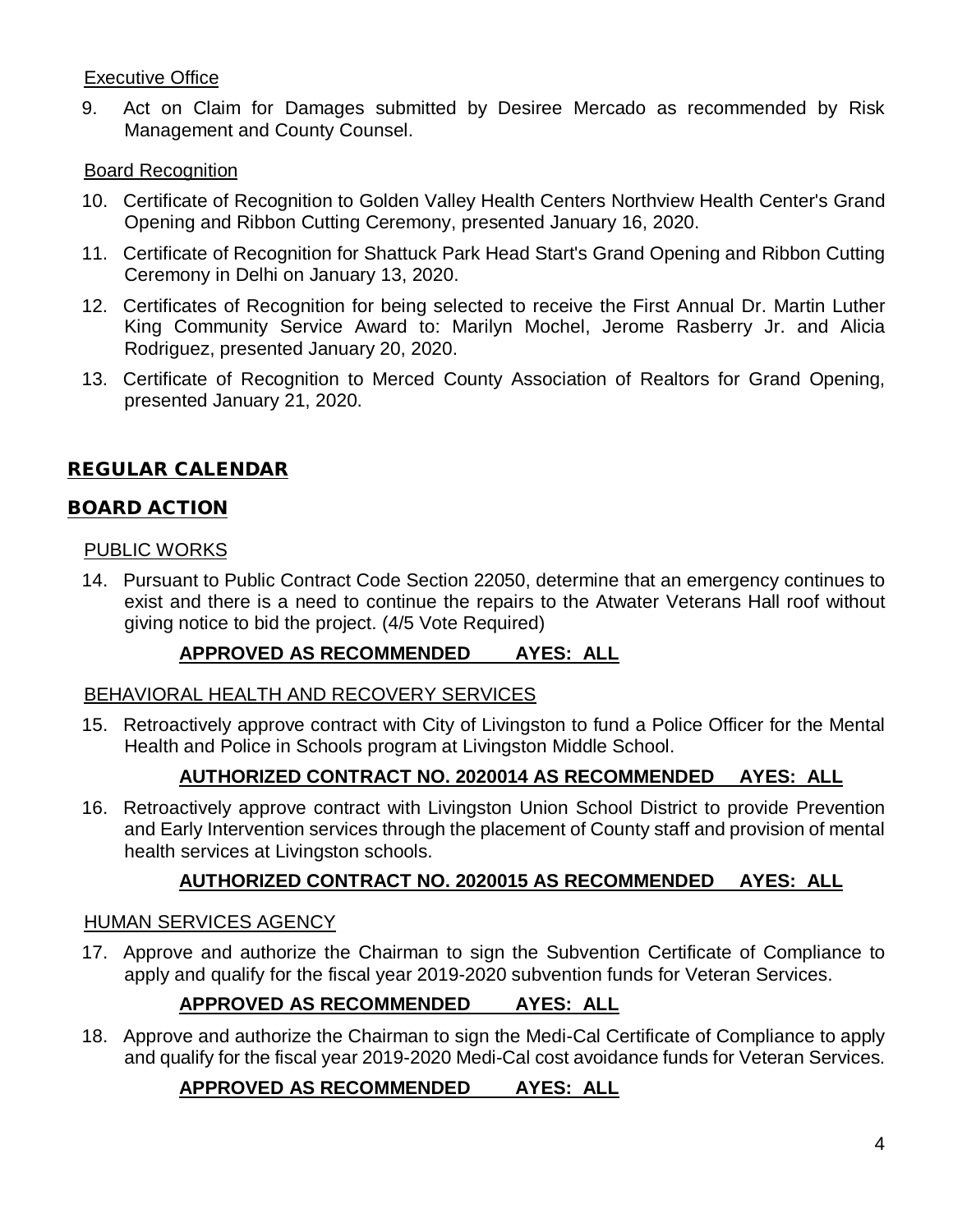19. 1) Ratify the submission of a Letter of Interest to the California Department of Health Care Services for One-Time Funds to Initiate a Whole Person Care Pilot Program; 2) Adopt a Resolution accepting and authorizing the Chairman to execute the transaction with the California Department of Health Care Services (DHCS) for One-Time funds for the Whole Person Care Pilot Program in the amount of \$482,441.40 beginning February 1, 2020 through June 30, 2025; and 3) Authorize Human Services Agency to accept any future reallocation of funding for this program.

### **AUTHORIZED CONTRACT NO. 2020013 AND ADOPTED RESOLUTION NO. 2020- 07 AS RECOMMENDED AYES: ALL**

20. 1) Accept an allocation in the amount of \$208,999 from the California Office of Emergency Services for the Child Abuse Treatment Program; and 2) Approve related budget transfer. (4/5 Vote Required)

# **APPROVED AS RECOMMENDED AYES: ALL**

# COMMUNITY AND ECONOMIC DEVELOPMENT

21. Adopt Resolution approving updates to the County's Housing Rehabilitation Program Guidelines and the Homebuyer Acquisition Only/Acquisition with Rehabilitation Program Guidelines.

# **ADOPTED RESOLUTION NO. 2020-08 AS RECOMMENDED AYES: ALL**

22. 1) Approve the FY 2020-2021 budget for the Central Delta-Mendota Activity Agreement, as recommended by the Agreement's Management Committee, for the performance of services necessary to comply with the Sustainable Groundwater Management Act (SGMA). 2) Approve the FY 2020-2021 budget for the Northern Delta-Mendota Activity Agreement, as recommended by the Agreement's Management Committee, for the performance of services necessary to comply with SGMA. 3) Authorize payment to the San Luis & Delta-Mendota Water Authority for Merced County's allocation of the Central and Northern region Delta-Mendota Activity Agreement budgets in the approximate amounts of \$72,150 and \$13,431, respectively.

# **APPROVED AS RECOMMENDED AYES: ALL**

23. Adopt resolution authorizing the submittal of a Proposition 68 Sustainable Groundwater Planning Grant program application on behalf of the Northwestern Delta-Mendota GSA.

# **ADOPTED RESOLUTION NO. 2020-09 AS RECOMMENDED AYES: ALL**

### WORKFORCE INVESTMENT

24. Contract with Merced College to implement a Laborers' International Union of North America (LiUNA) Infrastructure Construction Training Cohort.

# **AUTHORIZED CONTRACT NO. 2020016 AS RECOMMENDED AYES: ALL**

### DISTRICT ATTORNEY

25. Memorandum of Understanding (MOU) between California State University, Stanislaus and Merced County for student internship placements within the Merced County District Attorney's Office for a one year period, renewing automatically for up to three years, commencing on the date the MOU is fully executed.

# **AUTHORIZED CONTRACT NO. 2020017 AS RECOMMENDED AYES: ALL**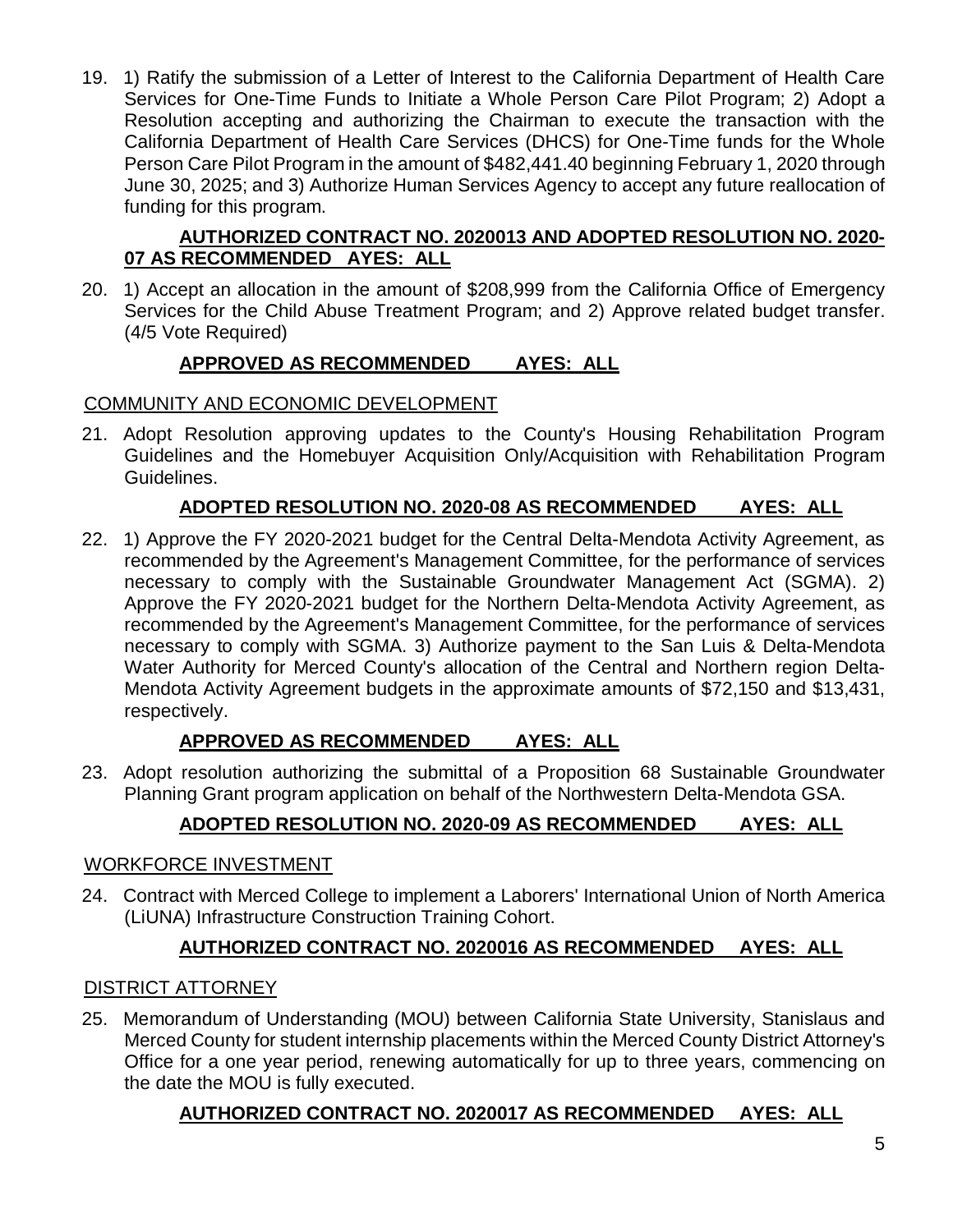# FIRE

26. 1) Authorize the Merced Office of Emergency Services to accept the Federal Emergency Management Agency Hazard Mitigation Grant Program award in the amount of \$160,260 to update the current Local Hazard Mitigation Plan, identifying hazards and long-term mitigation actions; and 2) Approve related budget transfer. (4/5 Vote Required)

# **APPROVED AS RECOMMENDED AYES: ALL**

### **SHERIFF**

27. Approve and authorize the Sheriff to sign the Letter of Agreement and supporting documents with the Drug Enforcement Administration to accept funding in the amount of \$150,000 for the 2020 Domestic Cannabis Eradication and Suppression Program (DCESP) for the eradication of illegal cannabis in Merced County for the period of October 1, 2019 to September 30, 2020.

## **AUTHORIZED CONTRACT NO. 2020018 AS RECOMMENDED AYES: ALL**

### BOARD OF SUPERVISORS

28. Approve the amended December 10, 2019 Board Assistant Policy to include the Extra Help Student Intern classification.

### **APPROVED AS RECOMMENDED AYES: ALL**

29. 1) Authorize the remaining balance estimated at \$38,863 of District Two's District Project Funds to be utilized until funds have been depleted to hire Extra-Help Student Intern(s) to provide general assistance to the the District Two Supervisor; and 2) Approve related budget transfer. (4/5 Vote Required)

# **APPROVED AS RECOMMENDED AYES: 1, 2, 3, 4 NOES: 5**

### *REVIEW BOARD ORDER – SEE PAGES 9 AND 10*

### BOARD APPOINTMENTS

30. Consider Anthony F. Neves for appointment to the Los Banos Cemetery District, until June 7, 2023.

### **APPROVED AS RECOMMENDED AYES: ALL**

### **BOARD INFORMATION & POSSIBLE ACTION ACCEPTED AND PLACED ON FILE AYES: ALL**

- 31. Fish and Game Commission re: Notice of Proposed Regulatory Action relative to subsection (b)(91.2) of Section 7.50, Title 14, California Code of Regulations, relating to upper Klamath-Trinity spring Chinook salmon sport fishing, which was published in the California Regulatory Notice Register on January 10, 2020.
- 32. Fish and Game Commission re: Notice of Proposed Regulatory Action relative to subsection (f) of Section 5.87, and subsection (b)(91.1) of Section 7.50, Title 14, California Code of Regulations, relating to Klamath River Basin sport fishing regulations, which was published in the California Regulatory Notice Register on January 10, 2020.
- 33. Fish and Game Commission re: Notice of Proposed Regulatory Action relative to sections 2.35 and 7.00, and subsections (b)(5), (b)(68), (b)(124), and (b)(156.5) of Section 7.50, Title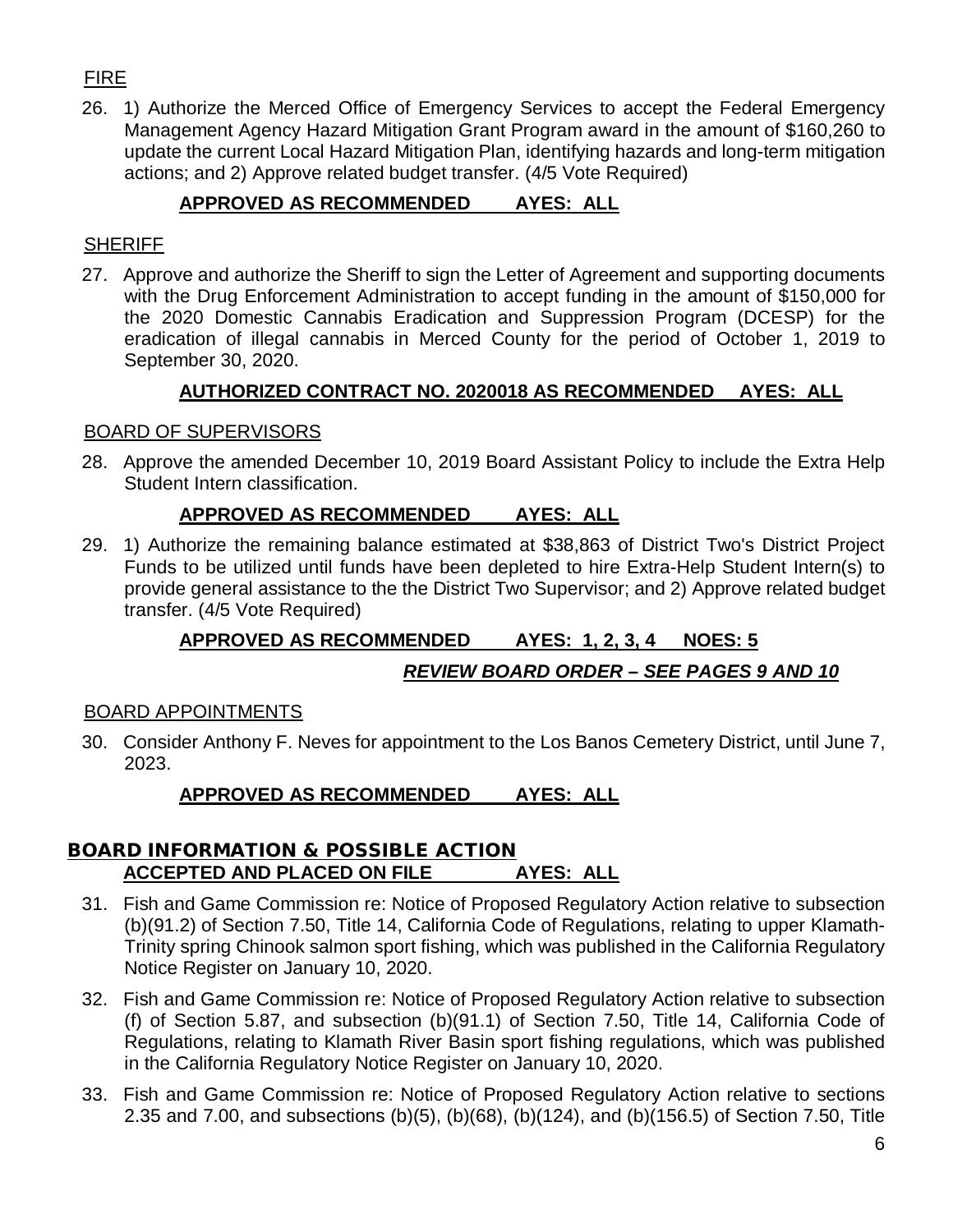14, California Code of Regulations, relating to Central Valley sport fishing regulations, which was published in the California Regulatory Notice Register on January 10, 2020.

34. Fish and Game Commission re: 15-day continuation notice for the Experimental Fishing Permit (EFP) Program (Phase 1) regulations, published in the California Regulatory Notice Register on August 23, 2019, Notice No. Z2019-0813-01, and adopted by the Fish and Game Commission on October 10, 2019 in Valley Center.

### **THE BOARD RECESSED TO MEET AS A MERCED COUNTY DELTA-MENDOTA GROUNDWATER SUSTAINABILITY AGENCY AND RECONVENED TO MEET AS A BOARD OF SUPERVISORS**

### **THE BOARD ADOPTED RESOLUTIONS IN MEMORY OF LUCY HIGGS, OSCAR GUILLEN AND ADJOURNED THE MEETING AT 11:30 A.M. UNTIL TUESDAY, FEBRUARY 11, 2020 AT 10:00 A.M**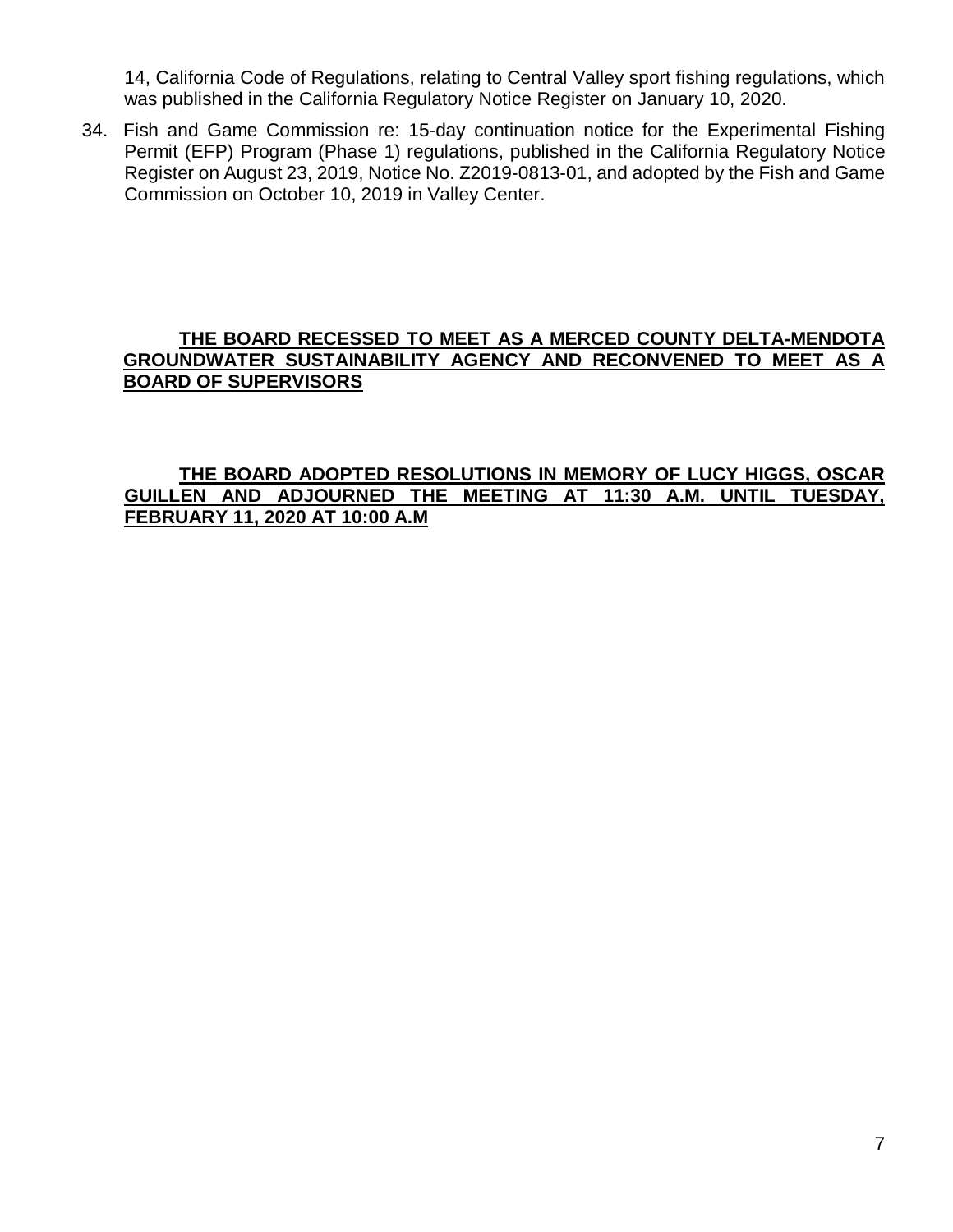#### **10:00 A.M. SCHEDULED ITEM 2020-01-28 PRESENTATION – WORKFORCE DEVELOPMENT BOARD ANNUAL REPORT**

David Mirrione, Assistant County Executive Officer and Director of Workforce Investment and Nick De Mola Loret, Assistant Director of Workforce Investment give a power point presentation covering the following: Department of Workforce Investment Year in Review 2019, Overview of Workforce Development, Workforce Board Membership, Overview of Workforce Development, Funder Activities in 2019, Convenor Activities in 2019, Workforce Leader Activities in 2019, Funder Activities in 2020, Convenor Activities in 2020, and Workforce Leader Activities in 2020.

Mr. Mirrione introduces Moses Casada a participant of the LiUNA program. Mr. Casada speaks about how the LiUNA program changed his life and states he graduated first place in his class.

Supervisor McDaniel comments that the Workforce Development Board is one of the most fulfilling Boards that he sits on and appreciates the partnership with LiUNA and also the presentation.

Supervisor Lor thanks Mr. Mirrione and Mr. De Mola Loret for the great presentation and the great work that they do. She states that the Department of Workforce Investment is a great resource for the community.

Supervisor Pareira thanks Mr. Mirrione and Mr. De Mola Loret for the presentation and also thanks Mr. Casada for sharing his story. He questions if Workforce Investment does outreach in the high schools.

Mr. Mirrione responds they do and that they have a contract with Merced County Office of Education.

Supervisor Silveira thanks Mr. Mirrione and Mr. De Mola Loret for the presentation and states what a successful program they have. He further thanks Mr. Casada for sharing his story and experience with the program.

Supervisor Espinoza thanks Mr. Mirrione and Mr. De Mola Loret for a great presentation. Present: Espinoza, Lor, McDaniel, Pareira, Silveira

### **10:00 A.M. SCHEDULED ITEM 2020-01-28 PUBLIC HEALTH – PUBLIC HEARING**

The time and date previously scheduled to consider the Report of Demolition and consider adding costs of demolition to the Tax Assessment Roll.

Vicki Jones, Director of Environmental Health reviews the staff report and gives a power point presentation showing a map of the property and before and after photos of the property.

The Chairman opens the Public Hearing and asks if there is anyone present wishing to speak.

No one speaks. The Chairman closes the Public Hearing.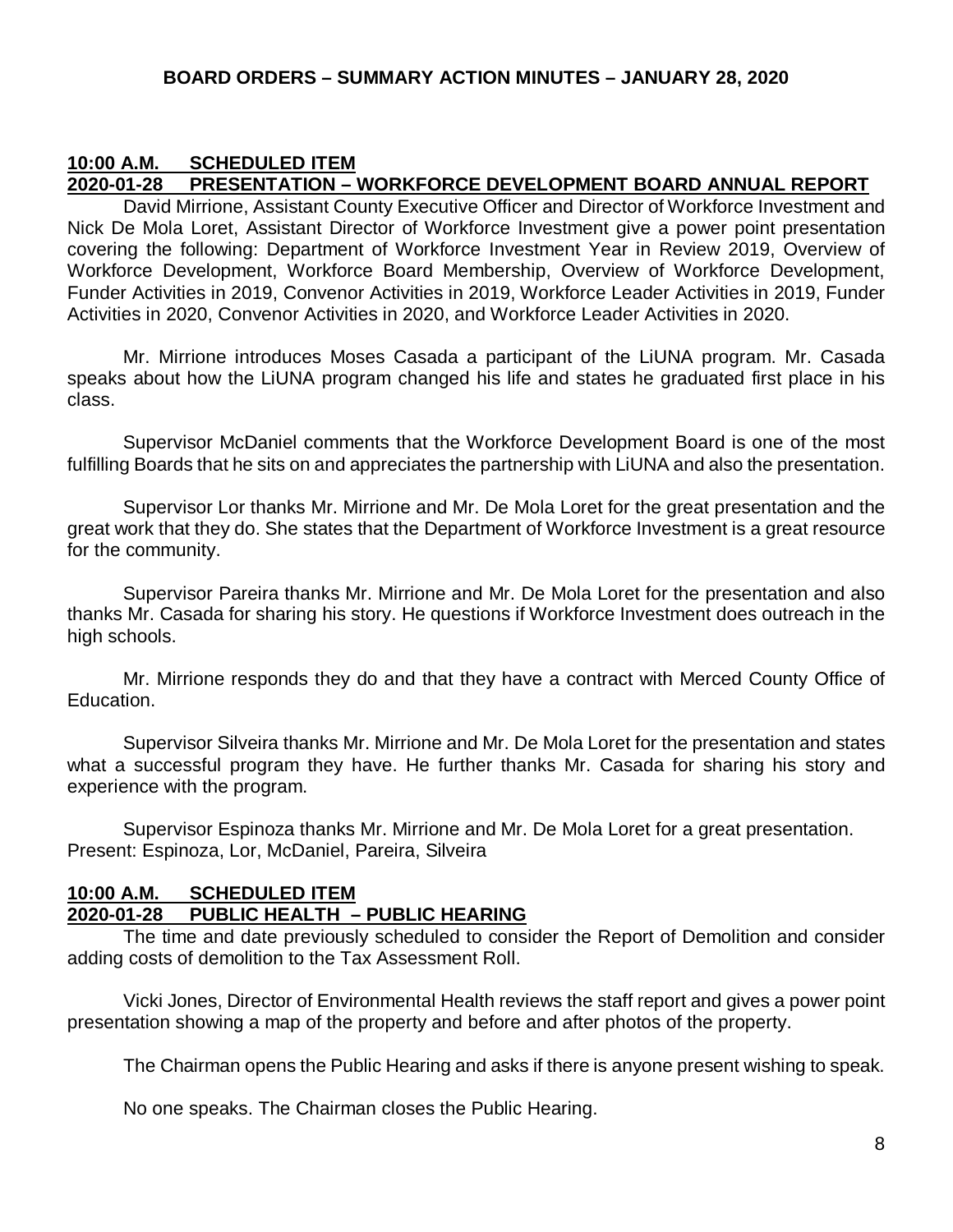Supervisor Silveira questions if this is the standard amount of time that it takes for something like this to happen.

Ms. Jones states that a few factors go into the timing, and that it just depends on the site/project of abatement. She further states her department is usually only able to complete a couple per year.

Supervisor Silveira states that he went by the site the other day and it looks great.

Supervisor McDaniel states that a year to get this complete is very good.

Supervisor Lor states that this obviously does not happen overnight and reminds residents to please be patient with us because there are guidelines we have to follow.

Upon motion of Supervisor Silveira, seconded by Supervisor McDaniel, duly carried, the Board authorizes the Auditor-Controller and Tax Collector to assess the cost of demolition for a total amount of \$30,962.21, on the Assessment Roll as a Special Assessment and a lien on the property, pursuant to the Uniform Housing Code Section 1605.3 Ayes: Espinoza, Lor, McDaniel, Pareira, Silveira

# **ACTION ITEM NO. 29**

## **2020-01-28 BOARD OF SUPERVISORS**

The Clerk announces an item to authorize the remaining balance estimated at \$38,863 of District Two's District Project Funds to be utilized until funds have been depleted to hire Extra-Help Student Intern(s) to provide general assistance to the District Two Supervisor; and approve related budget transfer (4/5 Vote Required) is before the Board for consideration.

Supervisor Silveira comments that he is a little frustrated and that he does not have any Board Special Project Funds and that this item is to consider hiring more help. He states that this does not seem fair. He further states he cannot see himself supporting this.

Supervisor Lor responds that she appreciates Supervisor Silveira's feedback and states that after the Board Assistant Policy was approved last time, she went back and looked at the student intern classification and looked at the salary scale and it is the same as the Extra Help Assistant that we approved. She states that if she happens to hire someone from UC Merced then she may use the other to hire someone from Merced College and states that it is to support her but also more for the internship, and this would give students from both the UC and JC an equal opportunity. She further states that she and Supervisor McDaniel worked together in the past and revived the student interns.

Supervisor Espinoza comments that we have been very supportive of student interns.

Supervisor Silveira states that he agrees and just wished he had the same opportunity as well in his district.

Supervisor McDaniel states that he understands what Supervisor Silveira is saying but we've all received the same amount of funds and unfortunately they have been expended in his district.